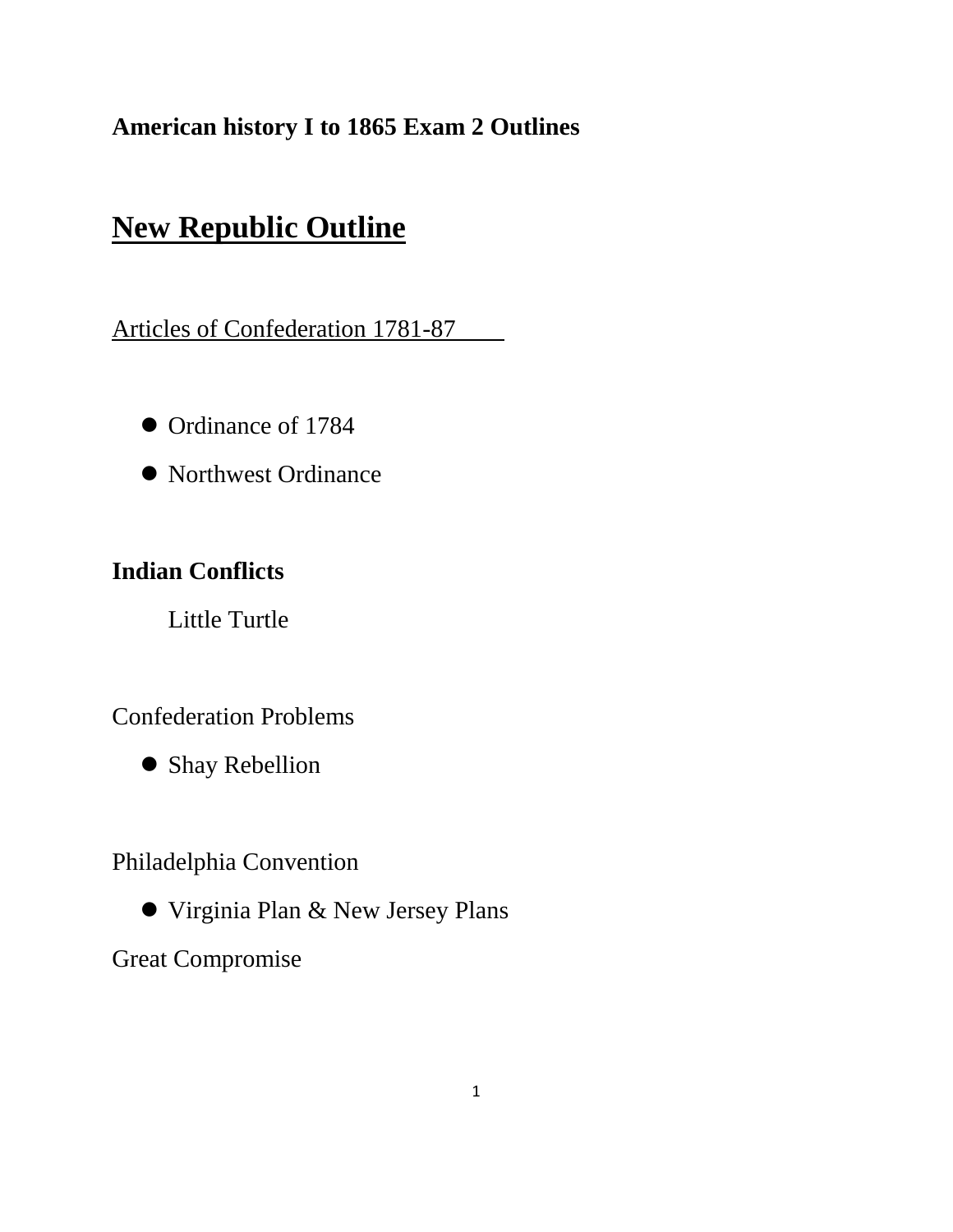Ratification Struggle

#### **Federalists**

pro-Constitution

"mob rule"

Federalist Papers Alexander Hamilton

# **Anti-Federalists**

- 1. Assembly illegal
- 2. amend Articles
- 3. Despotism
- 4. no Bill of Rights

Constitution

- 1. Federalism
- 2. Separation of Powers
- 3. Electoral college
- 4.. Amendments
- 5. Bill of Rights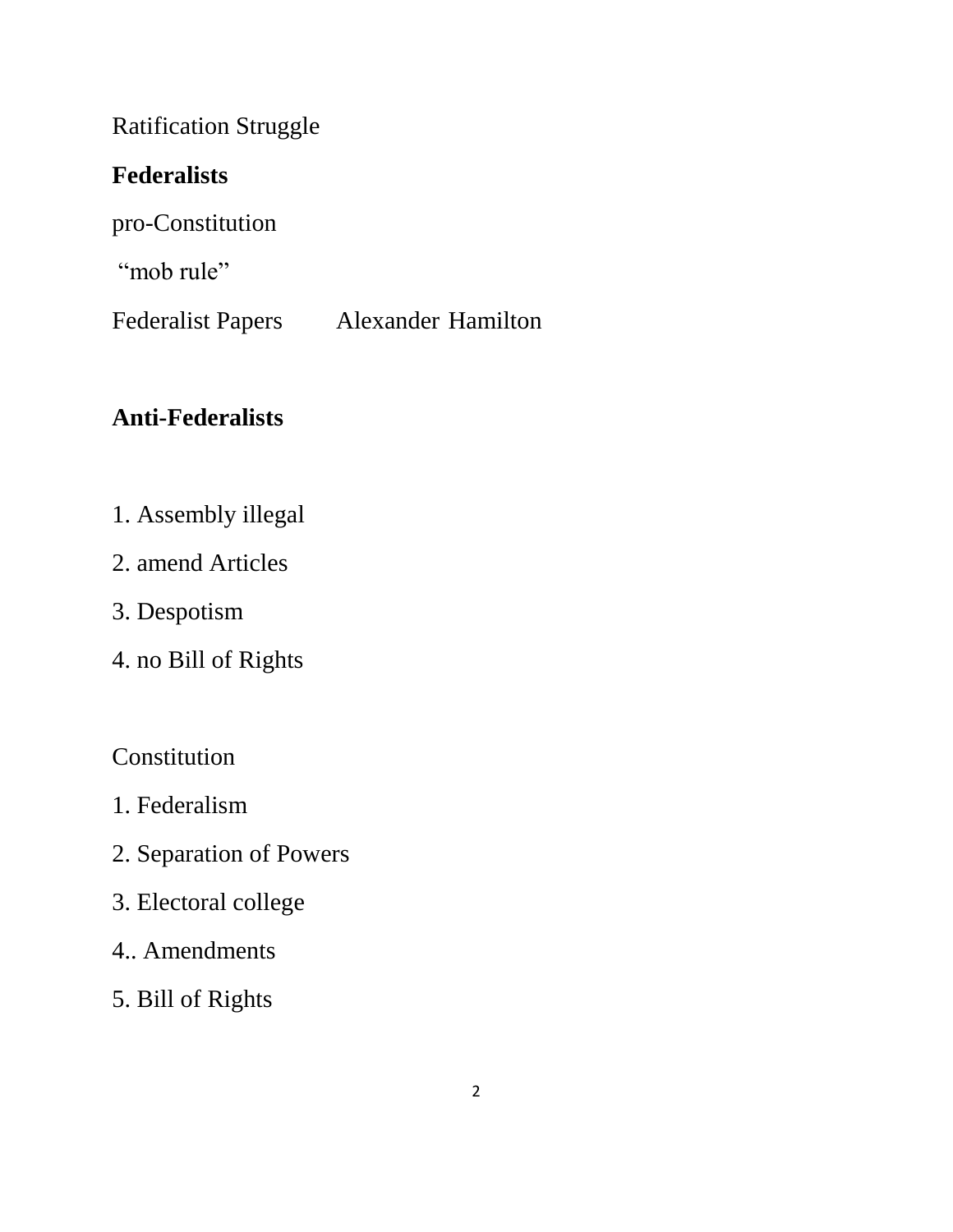#### **Washington**

Washington's Administration

- John Adams
- Jefferson
- Hamilton
- Knox

# Economic Policy

- $\bullet$  **Strict Interpretation-** Thomas Jefferson
- **Loose Interpretation-** Alexander Hamilton
- Whiskey Rebellion

Foreign Affairs

- **•** France v. England
- Jay's Treaty
- Pinckney's Treaty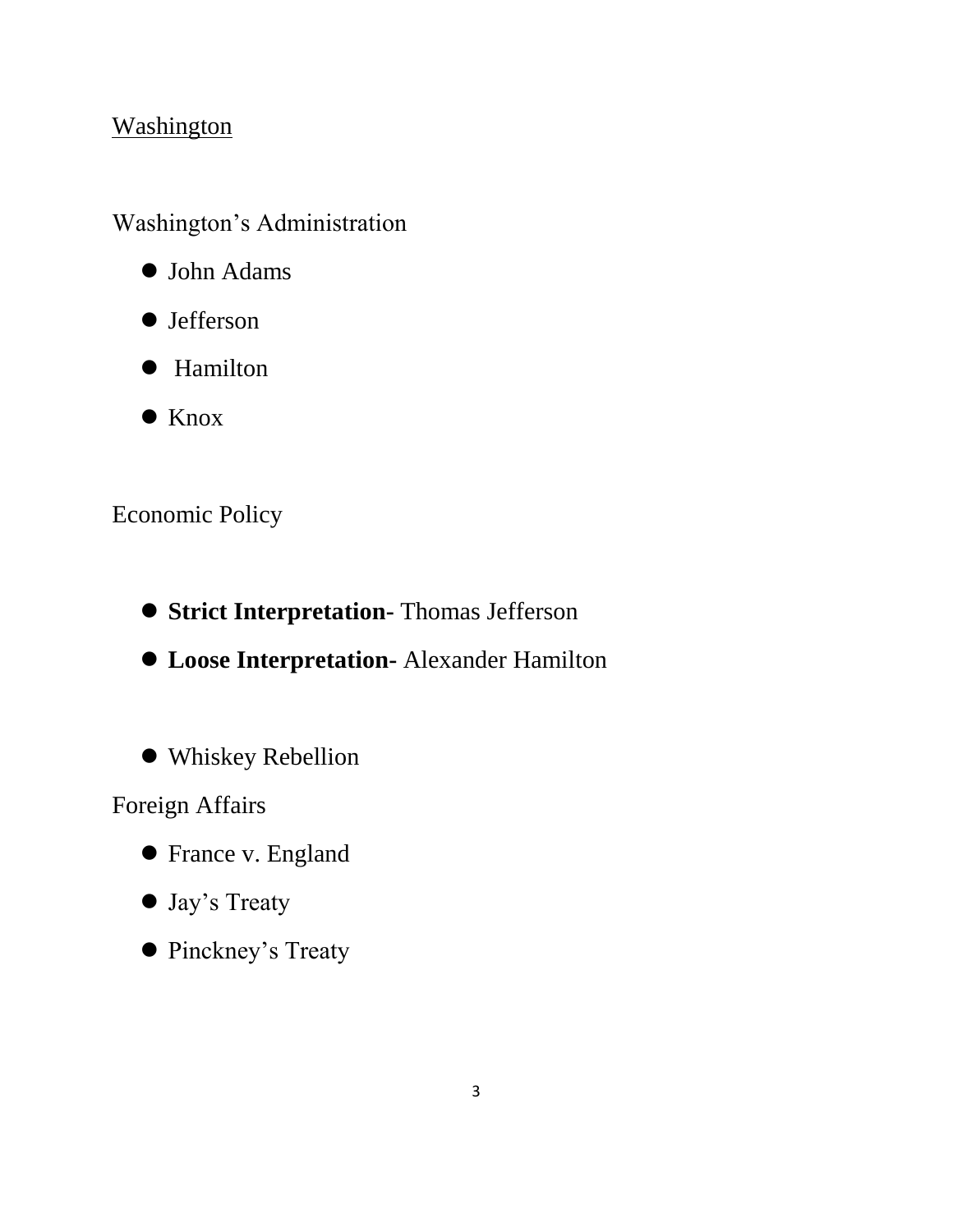| • Federalists      | <b>vs.</b> Republicans |
|--------------------|------------------------|
| loose construction | strict                 |
| urban              | rural                  |
| commercial         | agricultural           |
| pro-England        | pro-France             |

Election 1796

John Adams' Federalists Jefferson's Republicans

• France

● XYZ Affair

Quasi-War

French Accord

Alien & Sedition Acts

Violence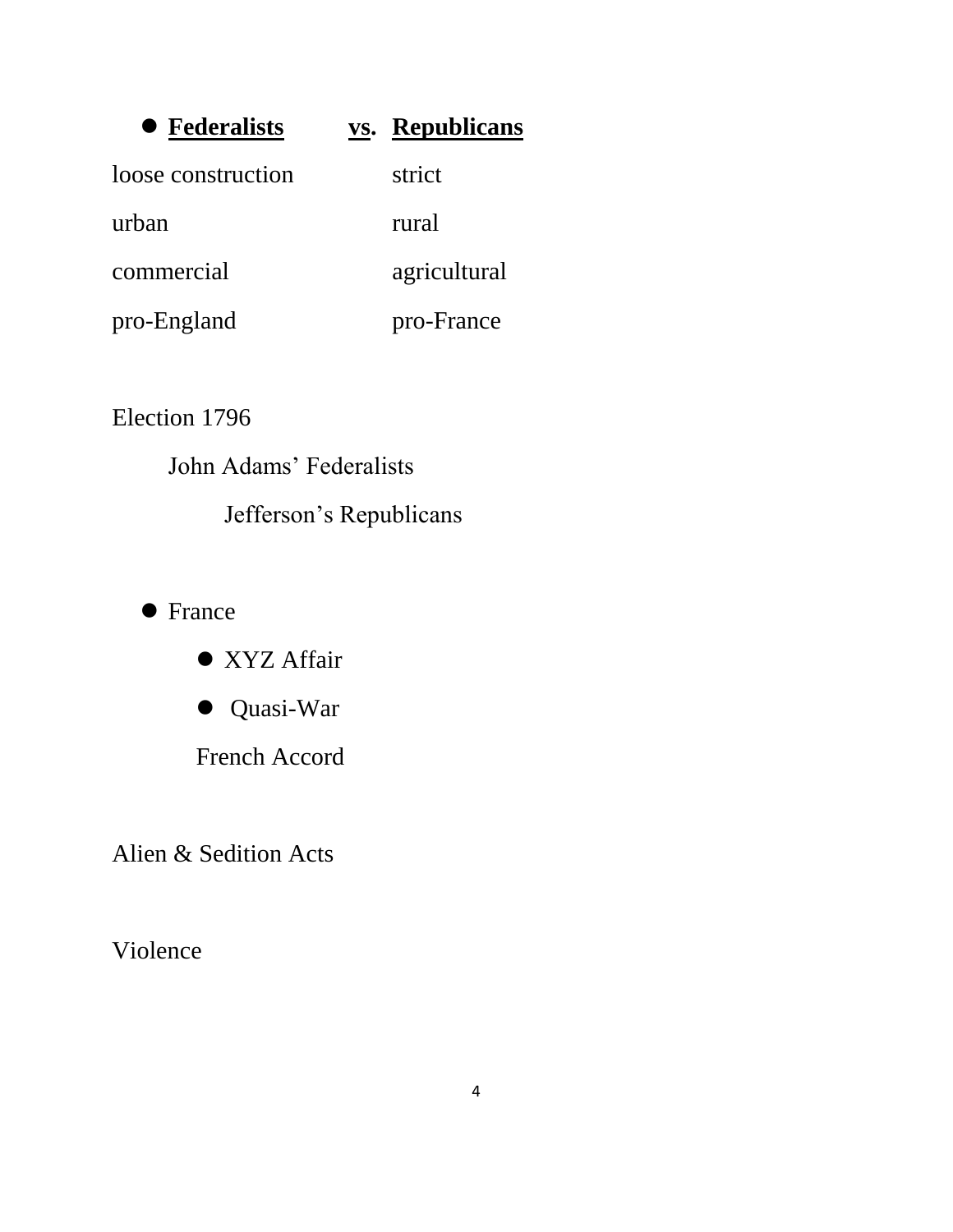# **The Triumph of Jefferson Outline**

Election of 1800–

Thomas Jefferson

Judiciary Act of 1801

Thomas Jefferson (1743-1786 ) Background and Brief Bio:

Wife and Family

Martha Wayles Skelton

Minister to France 1785-89

Architect

President

Anti- Alien & Sedition Acts

Jefferson Economic Policies

Cut spending

Revenues

Cut taxes

**Barbary Pirates**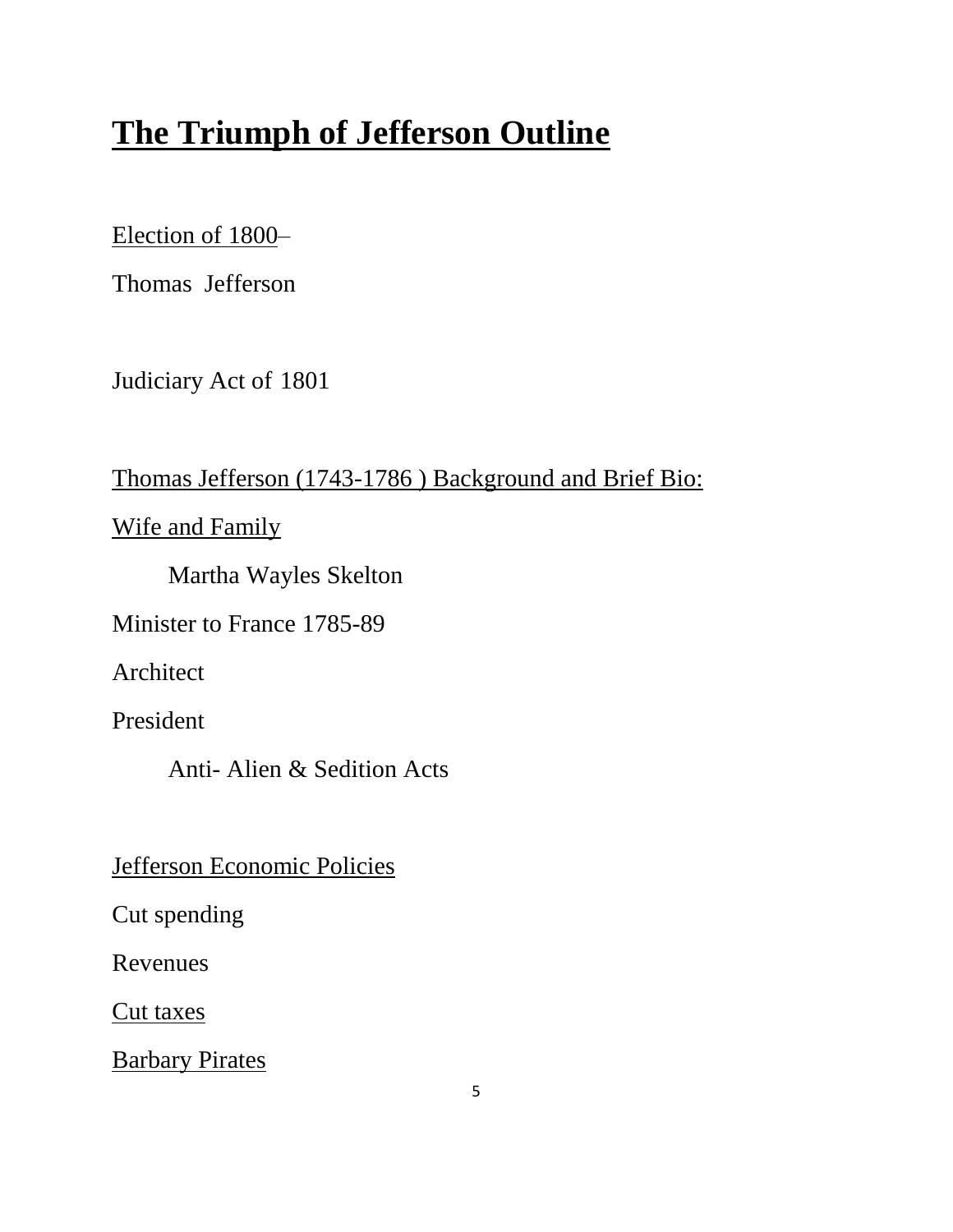Marbury v. Madison

John Marshall

Louisiana Purchase, 1803

Lewis and Clark

Election of 1804

Aaron Burr Duel 1804

Jefferson's Embargo Act 1807

Legacy?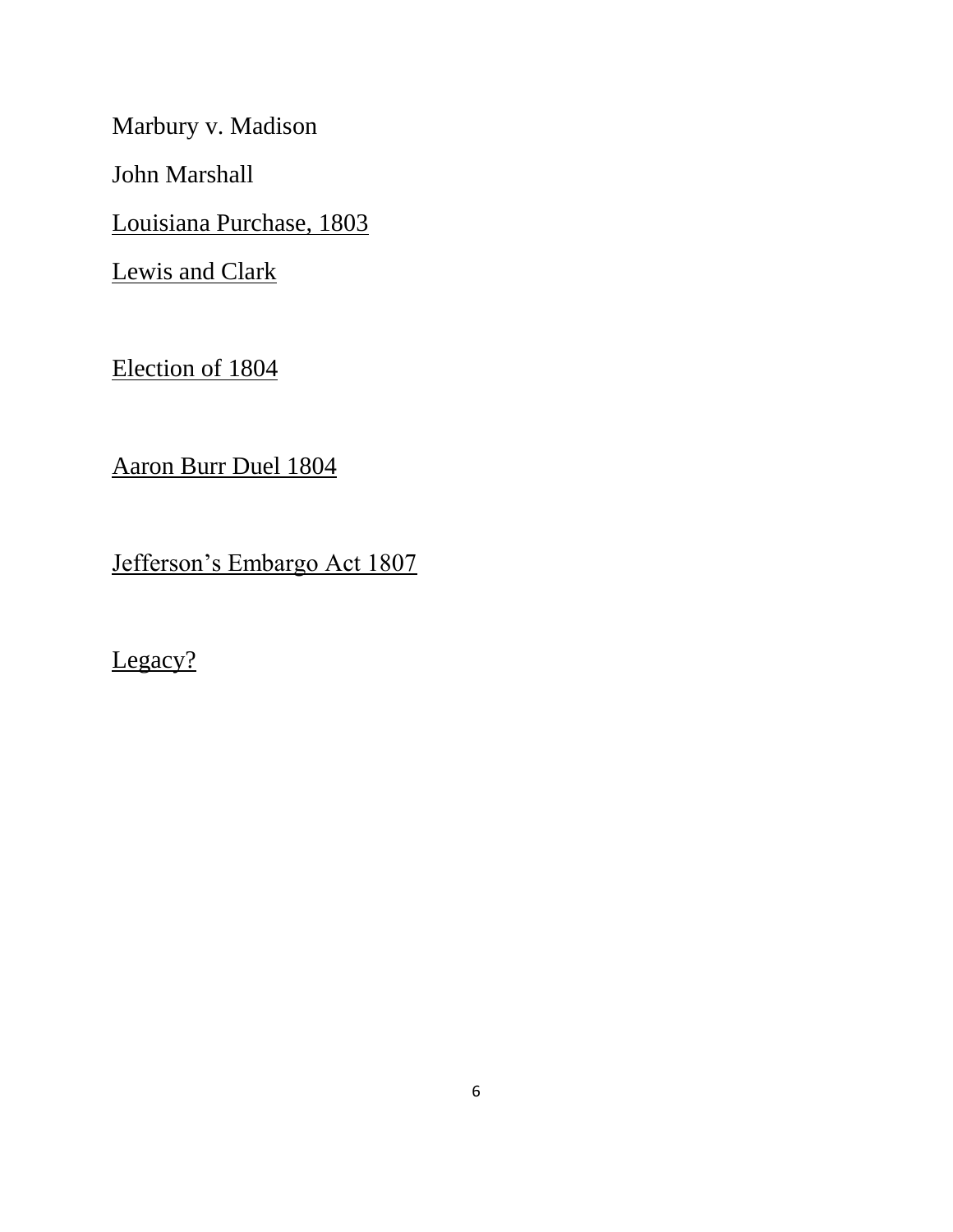# The War of 1812 and Nationalism Outline

1808 Election

James Madison

Republican

# **James Madison**

# **Dolly Madison**

War of 1812

Background

Causes of the War of 1812

Impressments

*Chesapeake-Leopard Incident*

Jefferson's Economic Policy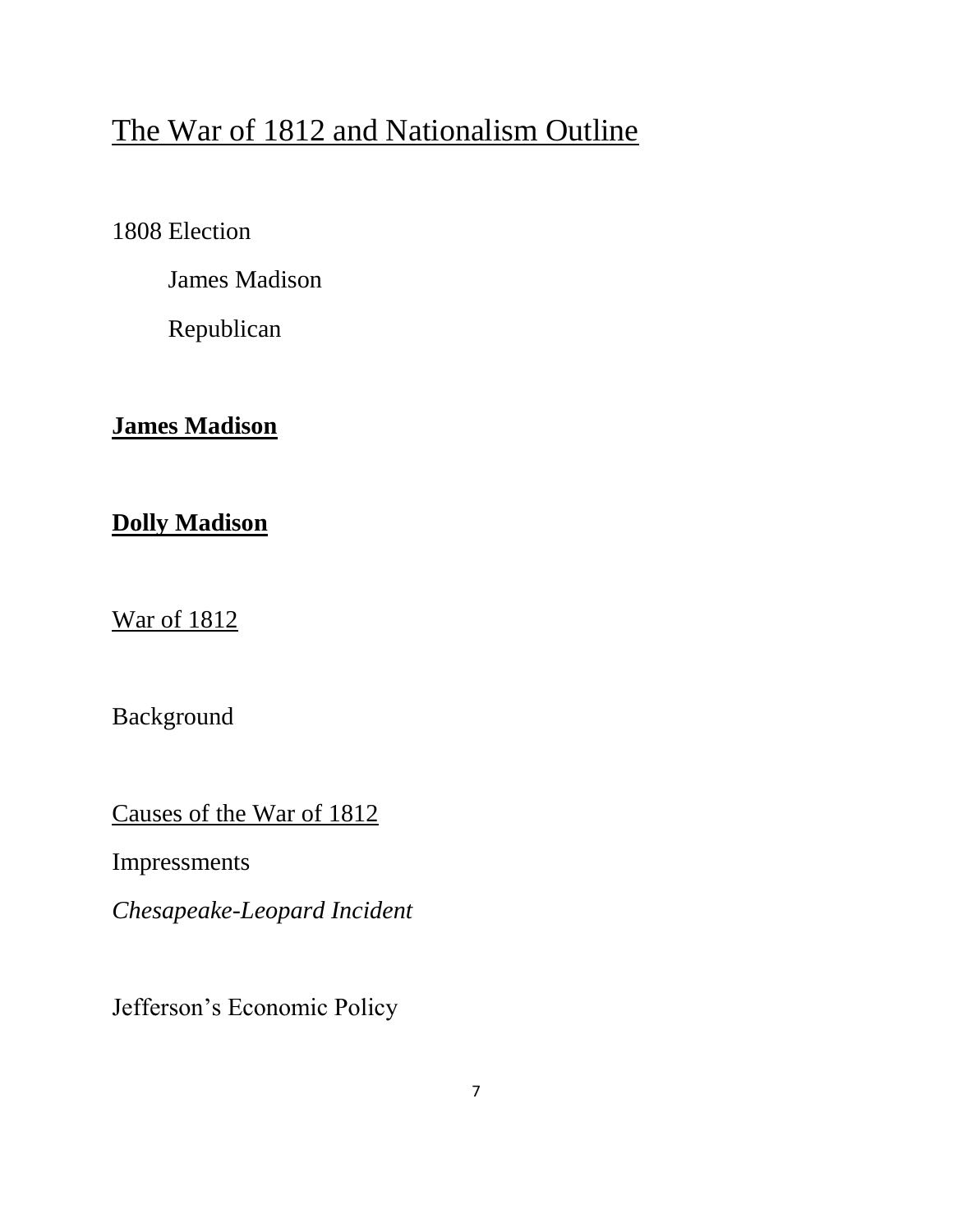Madison's Economic Policy

Non-Intercourse Act 1810

Macon's Bill

Indian Conflicts

William Harrison

Tecumseh

#### **War Hawks**

Henry Clay, Kentucky & John C. Calhoun, South Carolina

War Begins 1812

Fighting in the North

British raid, Washington DC

Battle of Bladensburg

Washington DC—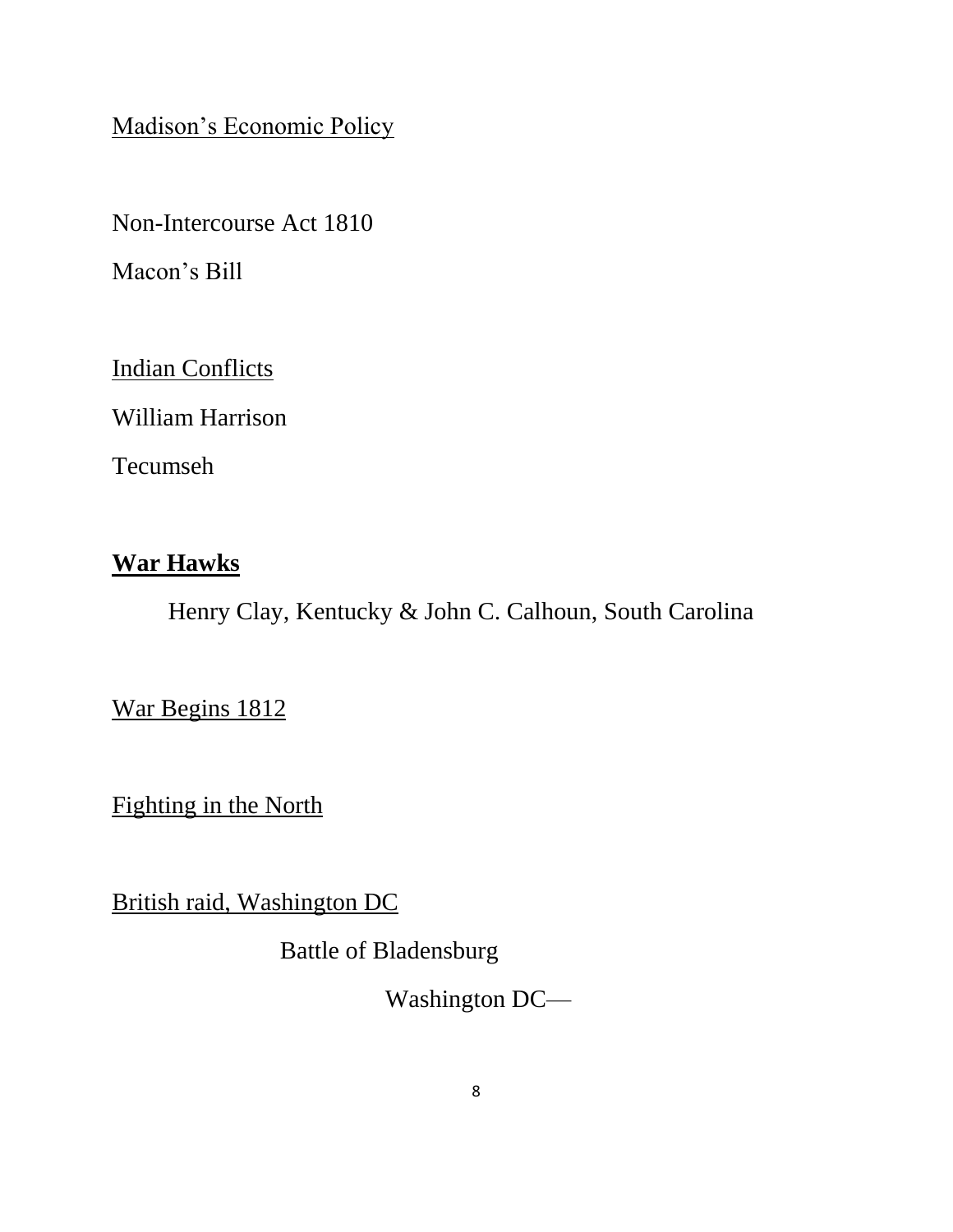"Star Spangled Banner"

Fort McHenry

Francis Scott Key

Andrew Jackson

Battle of New Orleans, 1815

Treaty of Ghent

More economic policies of Madison

Election 1816

James Monroe

#### **James Monroe**

Democrat - Republican

Era of Good Feelings

Adams-Onis Treaty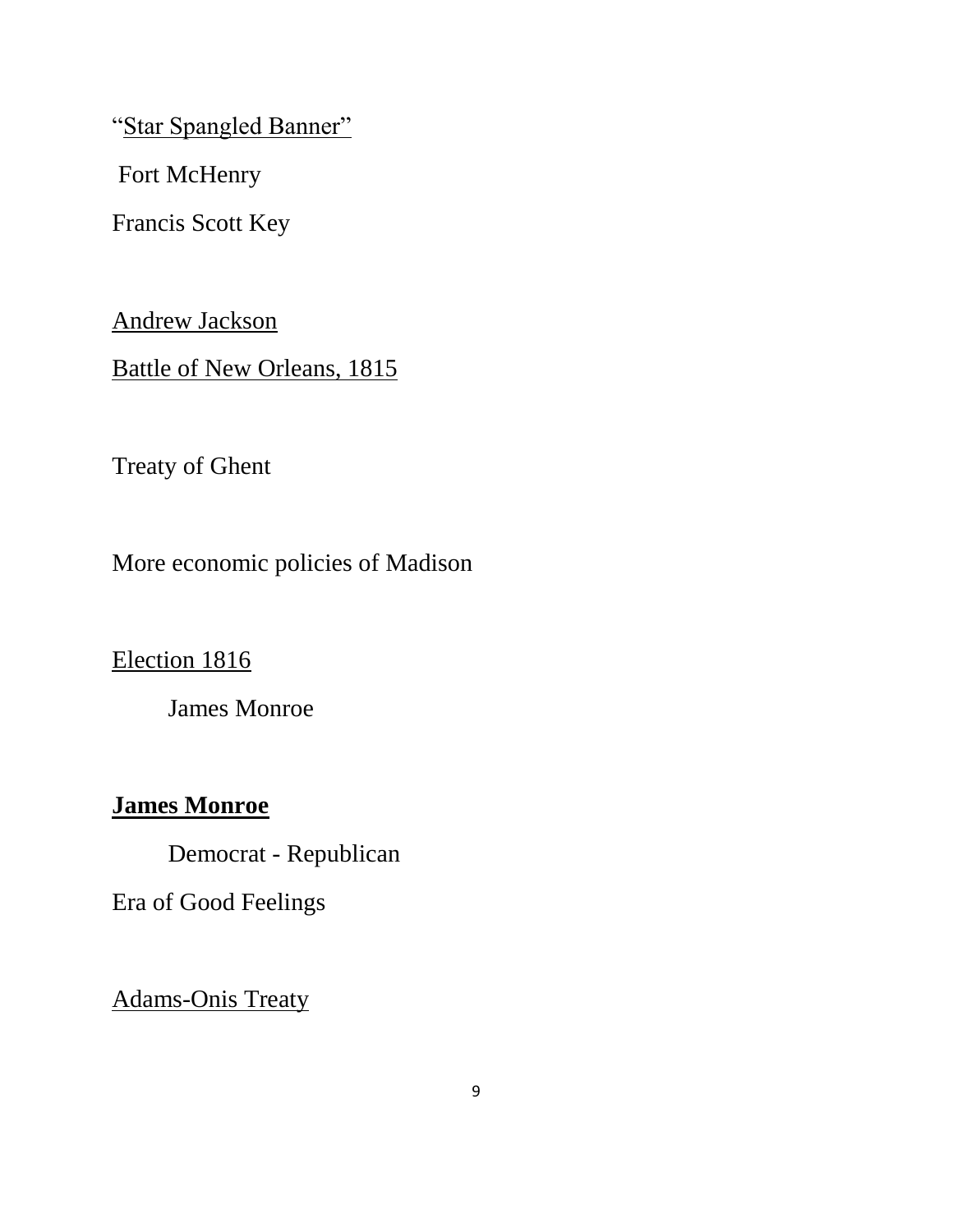# Panic of 1819

Missouri Compromise, 1820

Maine

Missouri

everything north of 36-30 line is free

Monroe Doctrine

Legacy?

# **The Jacksonian Era and Mass Democracy OUTLINE**

Election of 1828

Jackson v. Adams

Democrat

"Dirty campaign"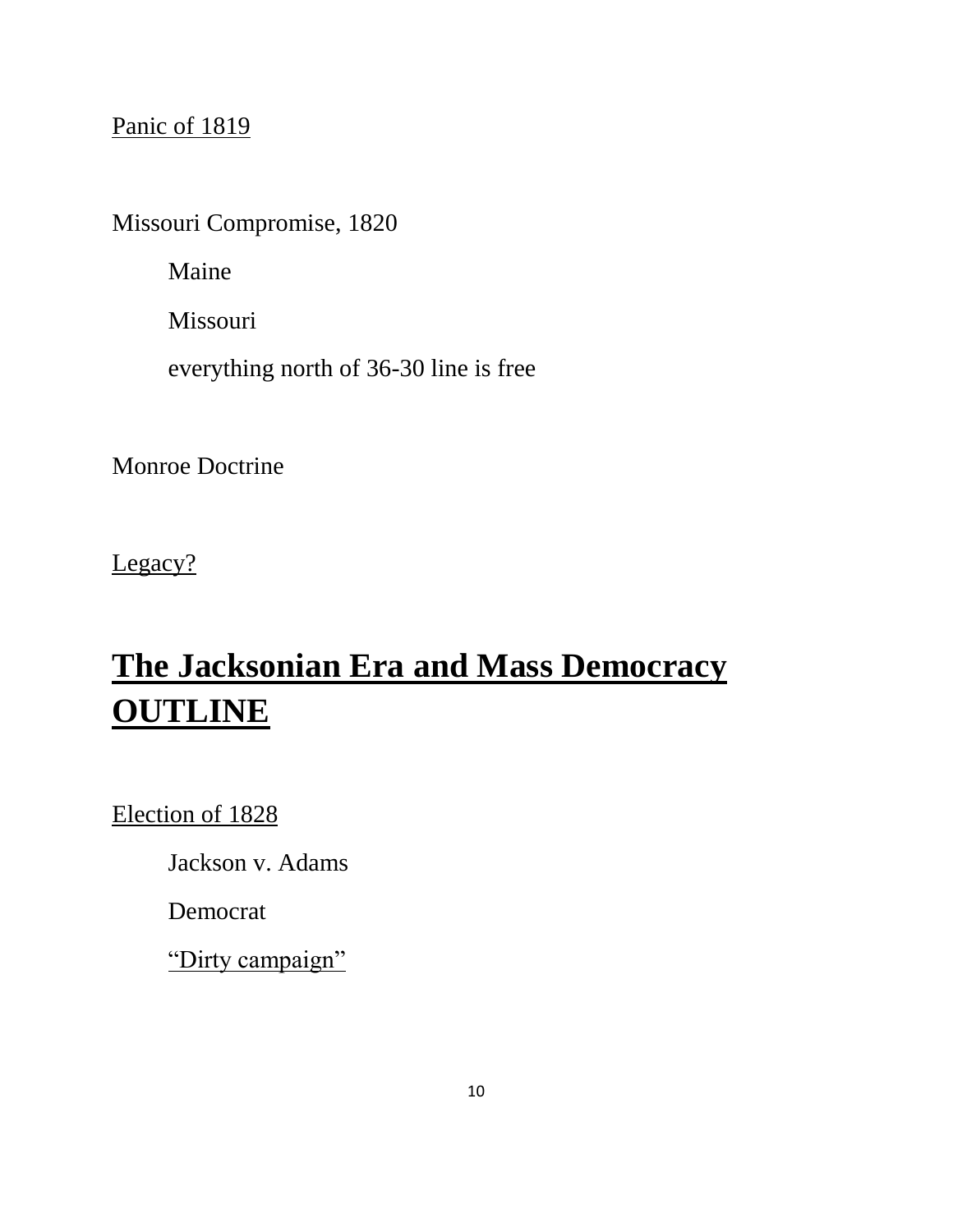Extension of White Male Democracy

Indian Policy

Indian removal act

Indian Removal Policy*:* Trail of Tears

Tribes

Supreme Court

*Cherokee Nation v. Georgia*

Indian Resistance

- Blackhawk Wars
- Seminole Wars

Economic and Political Policies

Andrew Jackson v.s. Henry Clay

Maysville Road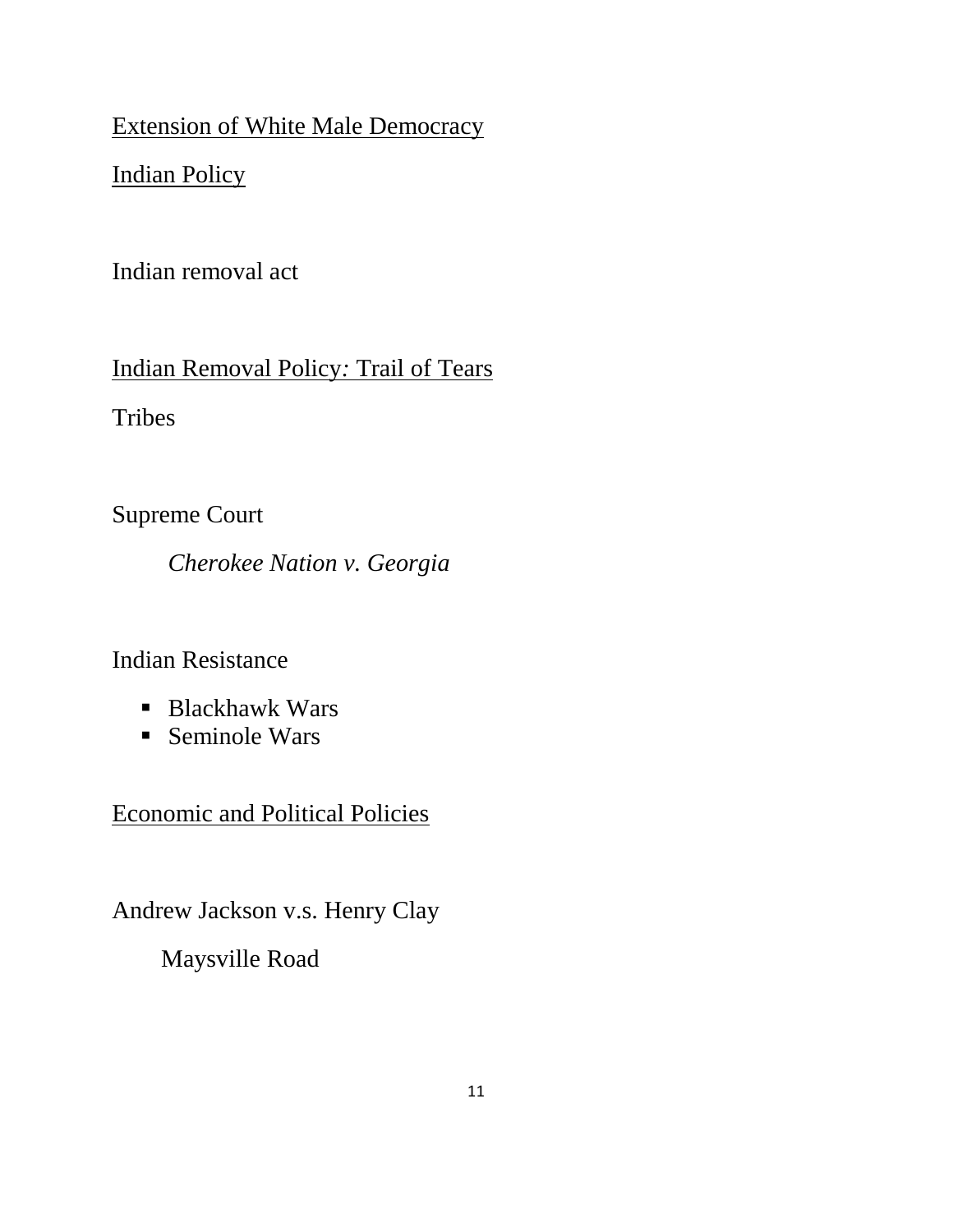Clay's America System

Nullification Crisis

Nullification Theory

John C. Calhoun, South Carolina

Nullification Crisis in 1832

Tax/tariff issue

Tariff of Abominations of 1828

Jackson & Nullification

Politics & Scandal

Webster Hayne Debate

Eaton Scandal 1829

Bank issue under Jackson

Spoils System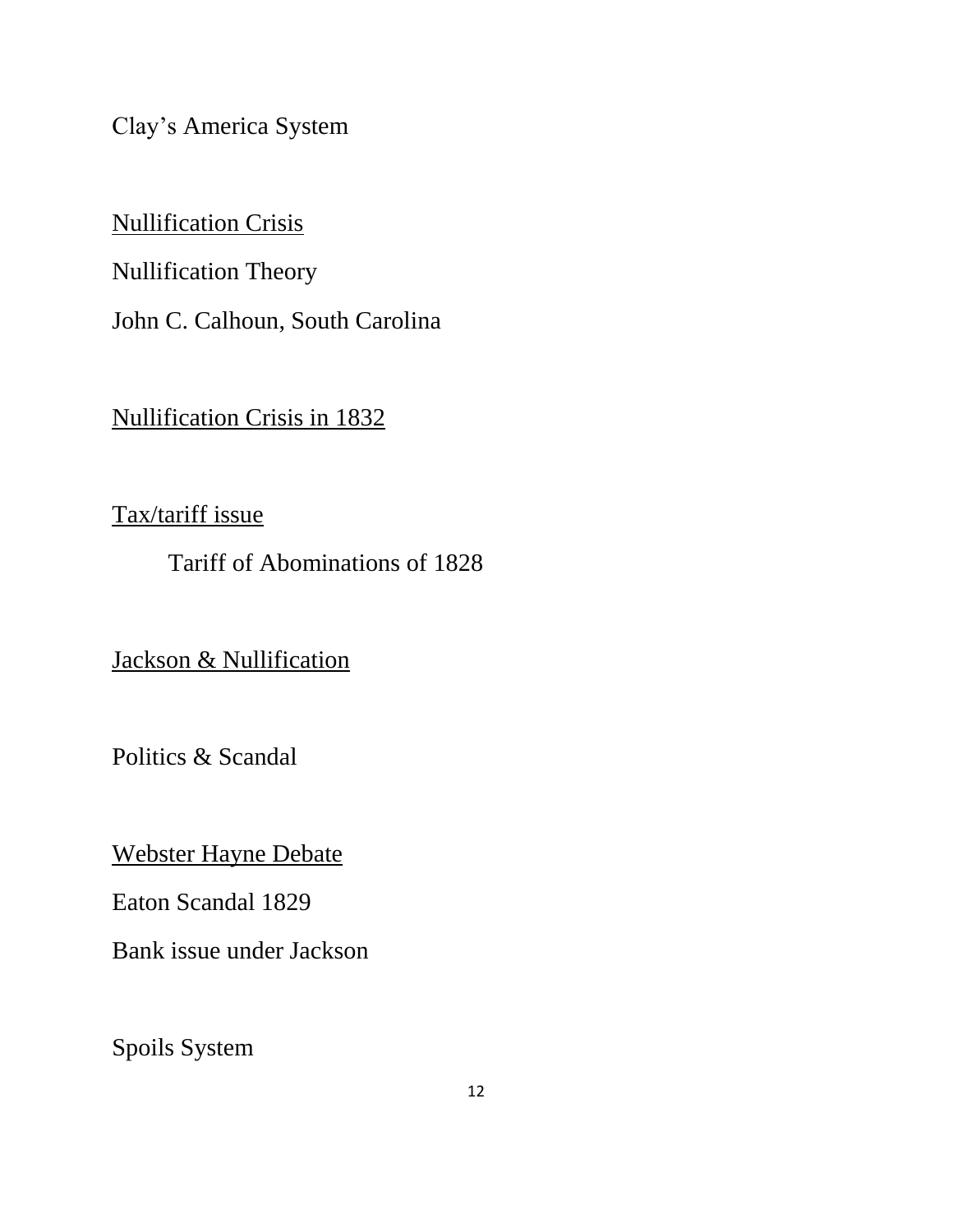1832 Election

New Political Parties:

Democrat

Republic

# Opposition Organizes: Rival Political Parties

# **Whigs**

Pro- industry

Anti- expansion

#### **Democrats**

Pro-expansion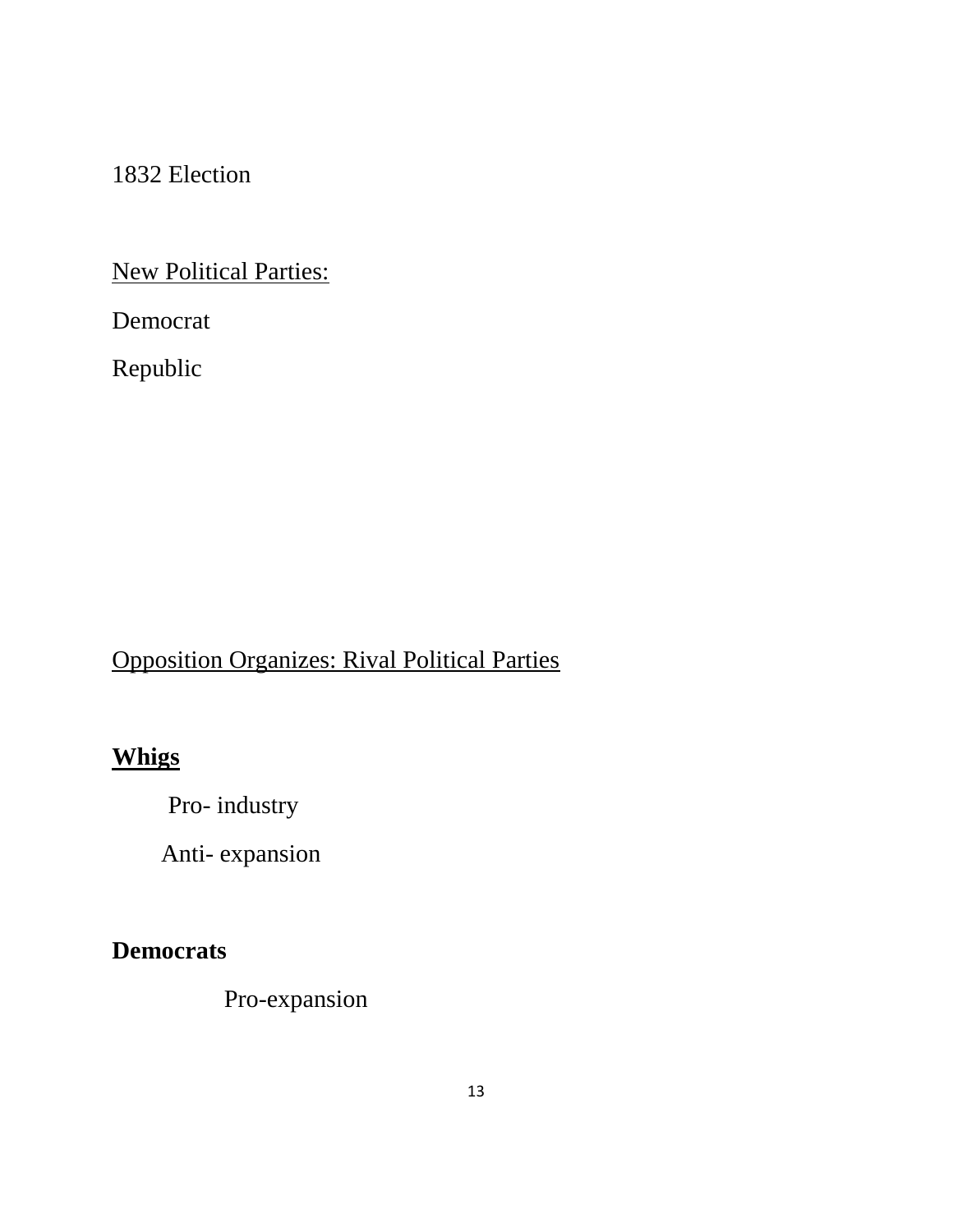#### 1836 Election

- Martin Van Buren, Democrat
- William Harrison, Whig

#### **Martin Van Buren**

Panic of 1837

Jackson's Legacy?

# **US Industrialization and Urbanization, 1820-1850 OUTLINE**

**<del></u>**≢ Industrial Revolution</del> **\*\*** Great Britain Agricultural revolution

Spread of Industrialization

**<del></del>** British monopoly **<del></del>**₩ United States Samuel Slater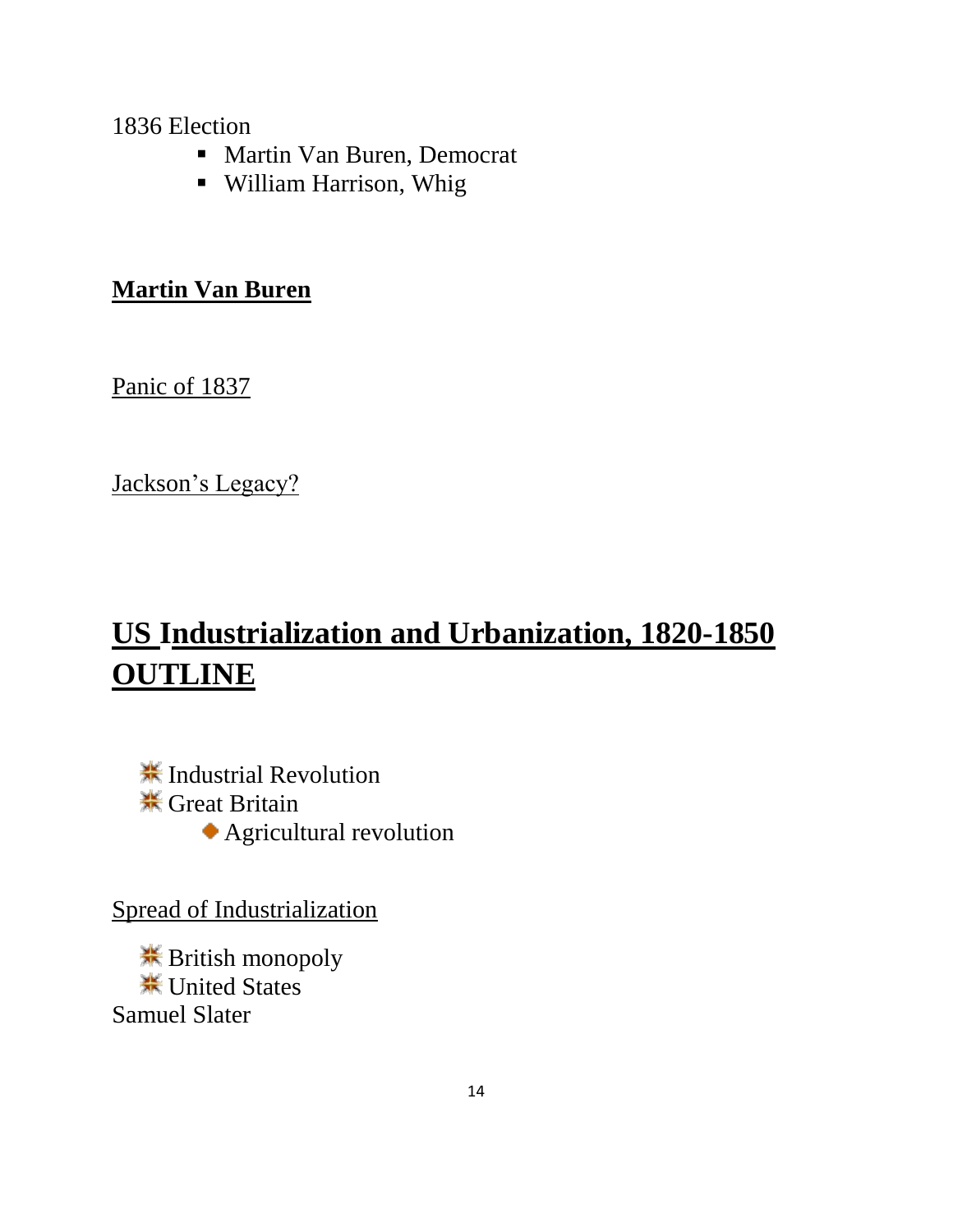# Key Factors leading to US Industrialization

Transportation Revolution

New Technology and the Industrial Revolution

**<del></del>** Cotton Industry spinning jenny **Steam** engine  $\bullet$  Coal

McCormick Reaper

Eli Whitney

cotton gin

Telegram

Morse

Bad working conditions

Opponents of Industry

Artisans

Unions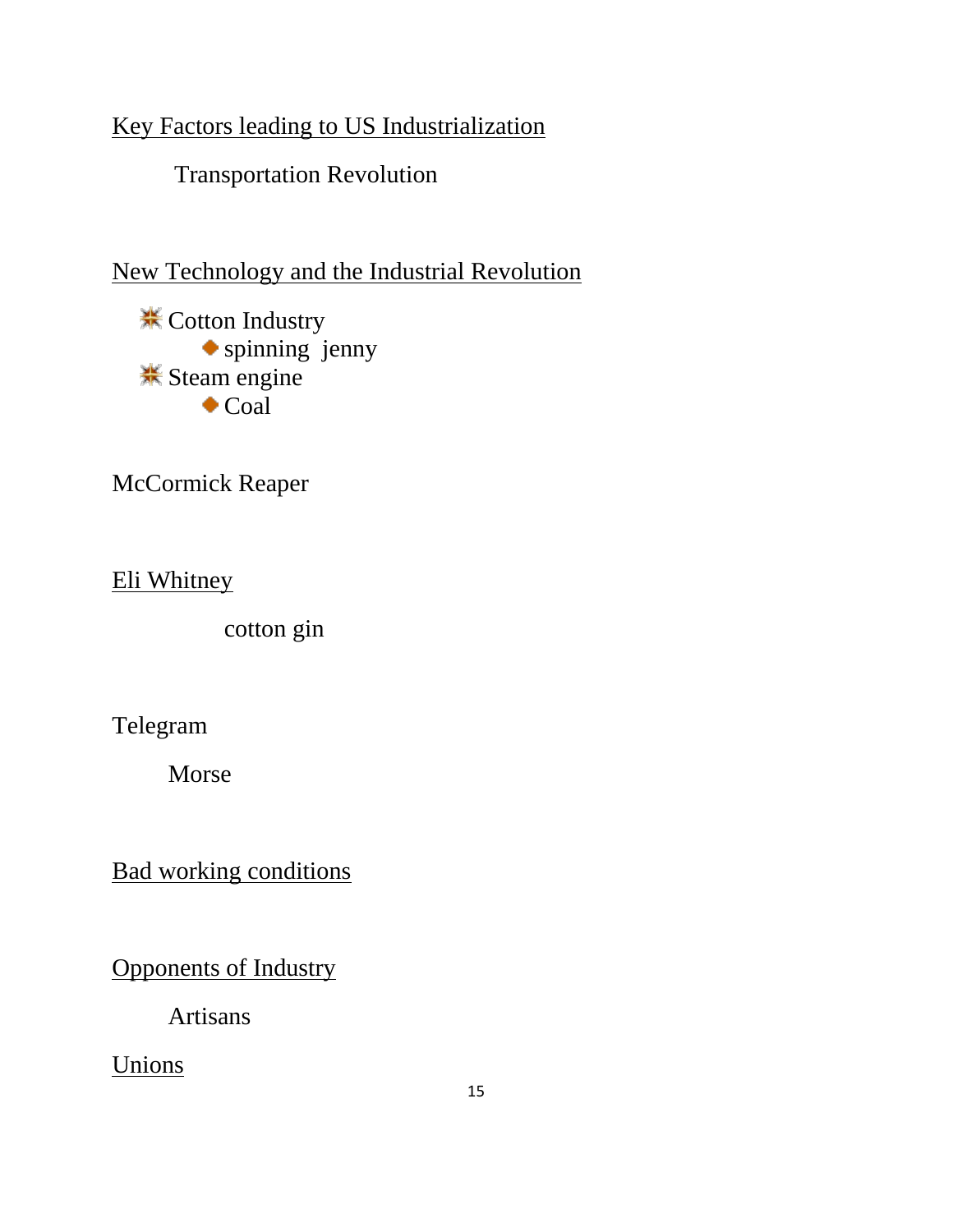US Urbanization

US Population Growth

US Urbanization

**<del></del>** Growth of cities

Factory Cities

Urban Living Conditions

Urban Reform

**Immigration** 

Irish

**Germans** 

Anti-Immigration Sentiment

American nativist response

Native American Party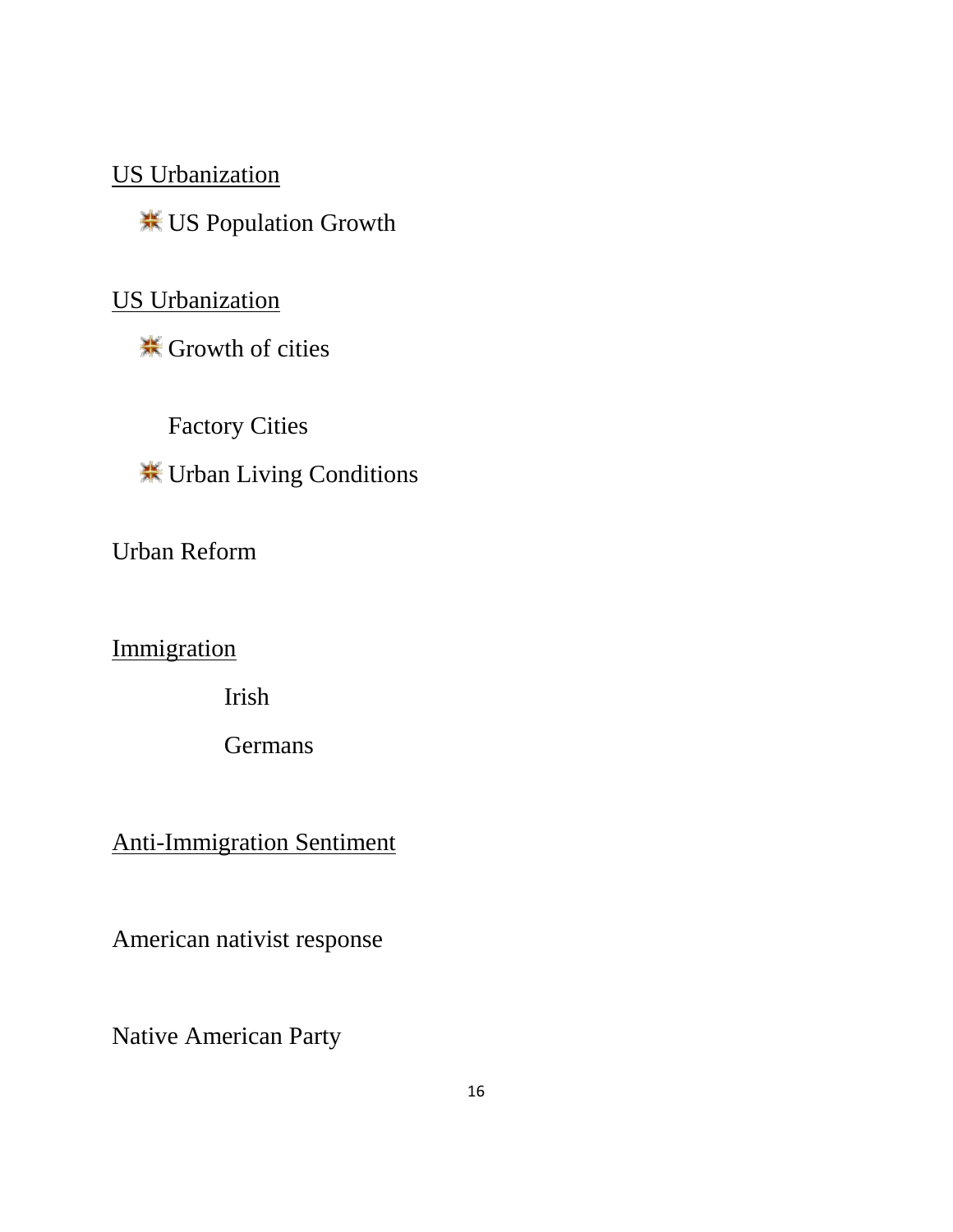Know-Nothing Party

Class in the US

 $\blacksquare$  elite

■ middle class

 $\blacksquare$  poor

■ increased gap

Social Mobility

# **Antebellum Culture and Reform, 1815-1850 OUTLINE**

I. Culture and the New Nation

Romanticism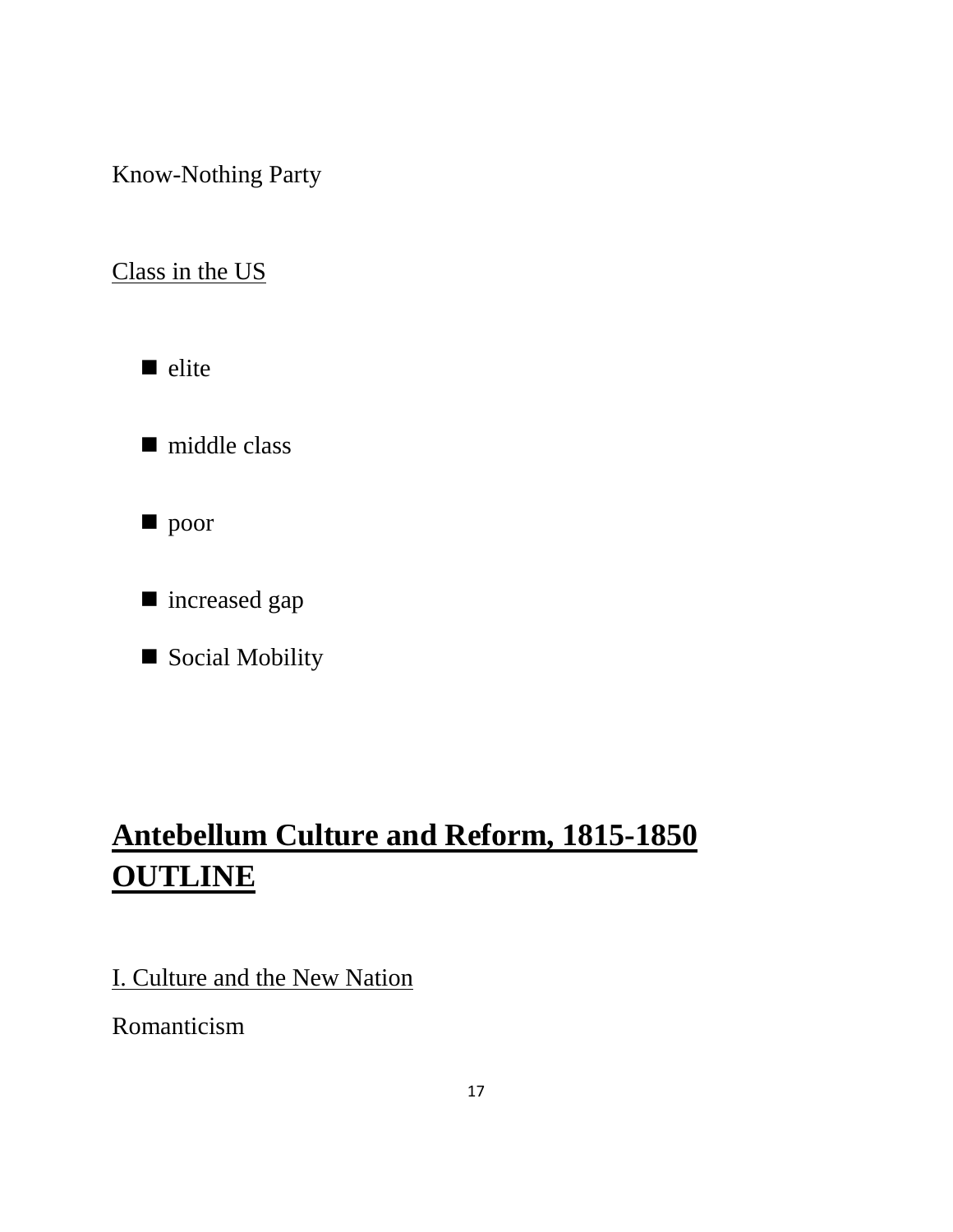1. Albert Bierstadt

2. American National Literature

James Fenimore Cooper

*The Last of the Mohicans*

Noah Webster

*Dictionary of the English Language* 

Washington Irving

*Sleepy Hallow*

Herman Melville

*Moby Dick*

Edgar Allen Poe

"The Raven"

#### **Transcendentalism**

Ralph Waldo Emerson

Henry David Thoreau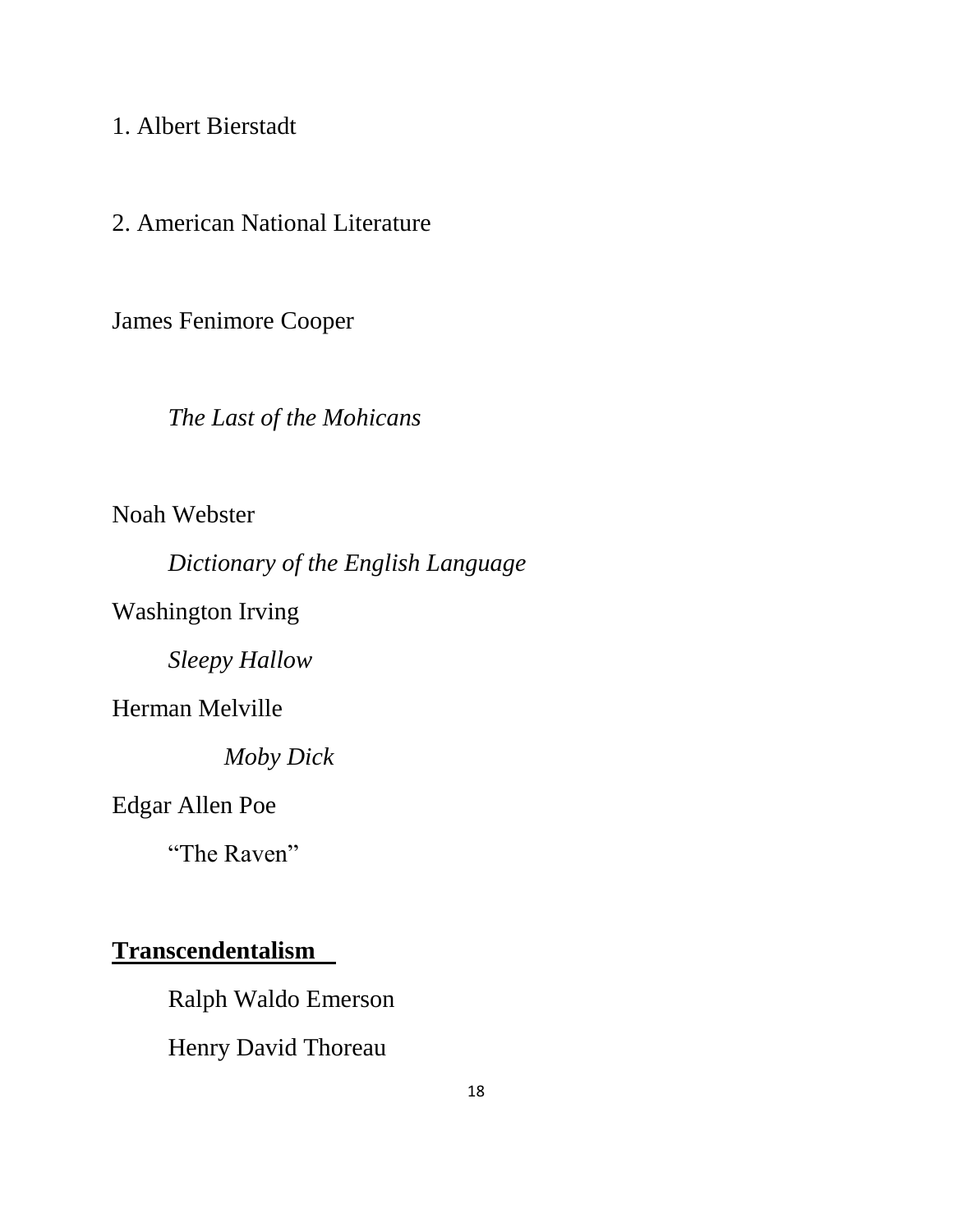Walt Whitman

#### Nathaniel Hawthorne

Walt Whitman

*Leaves of Grass*

Ralph Waldo Emerson

"Nature"

Henry David Thoreau

*Walden*

#### 3. Nature

# 4. Utopianism/Communal Living Attempts

#### 5. Shakers

#### 6. Mormons

Joseph Smith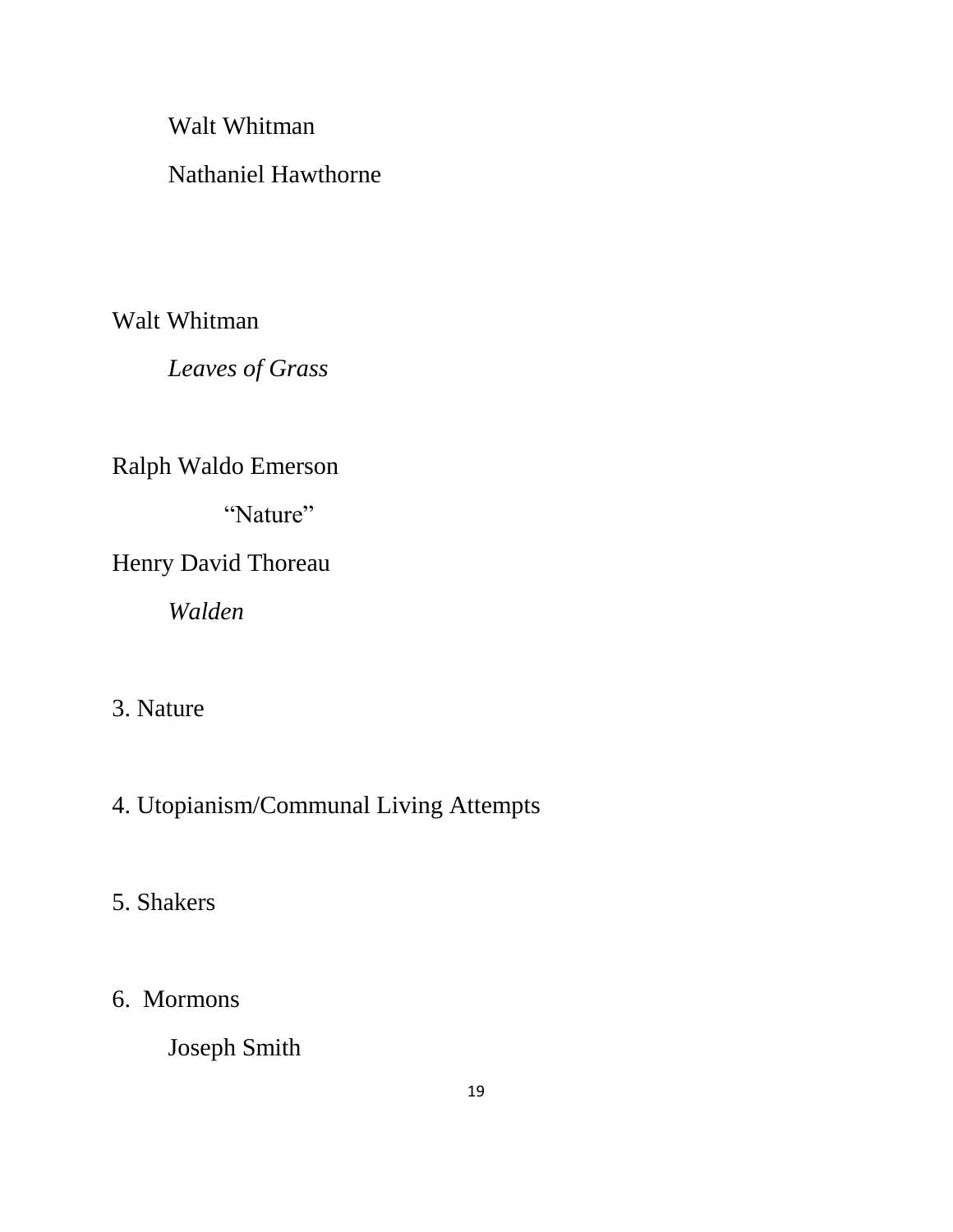Brigham Young

II. Reform Movements

North

Protestant

industrialization

women

#### 1. Temperance Movement

2. Education

Public School Reform

Massachusetts 1st Board of Education

3. Health

Graham

Benjamin Rush

Phrenology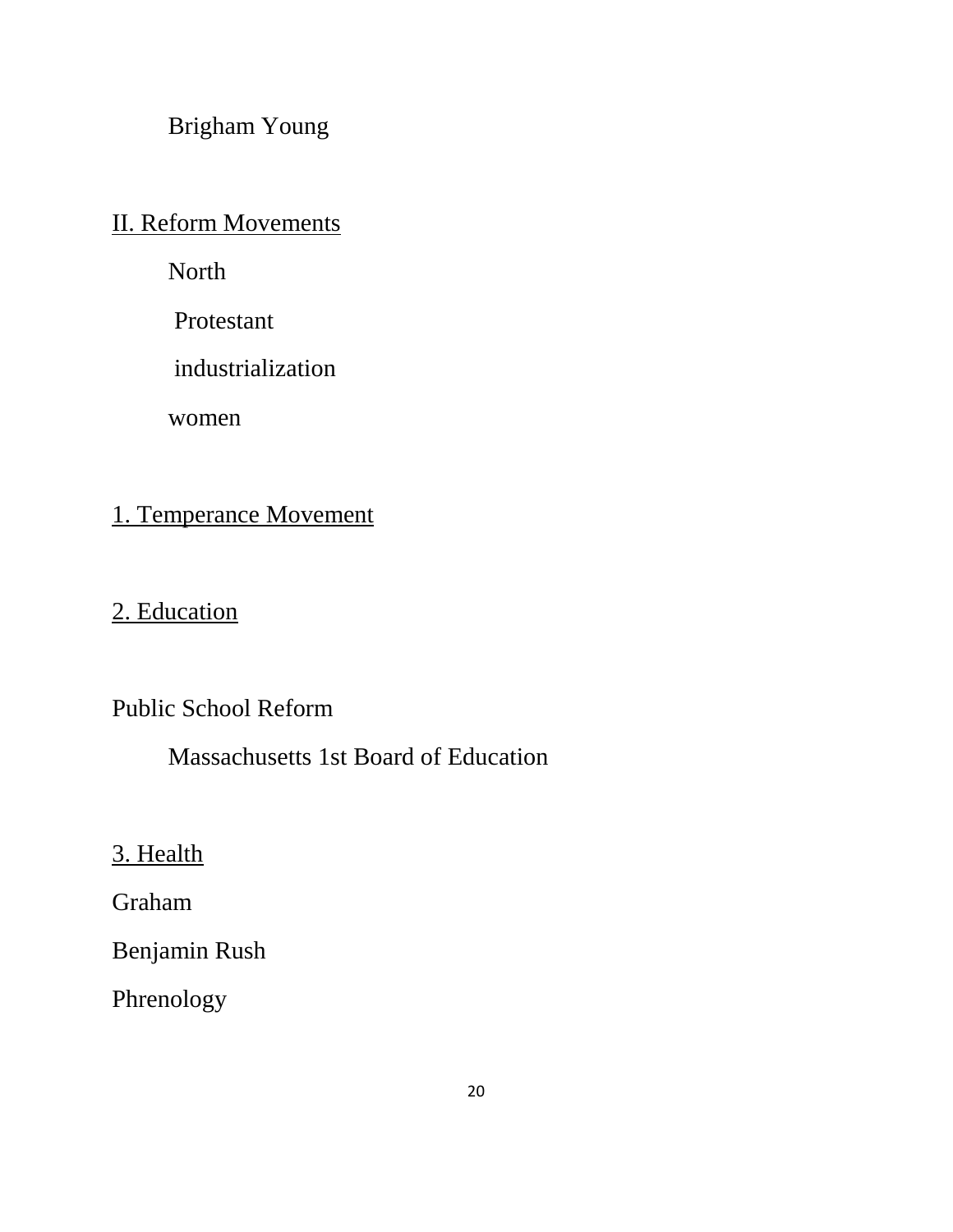# 4. Prisons, Asylums

5. Women's Rights Movement Lucretia Mott Elizabeth Cady Stanton

6. Religion

Second Great Awakening

Charles Grandison Finney

7. Abolitionist Movement